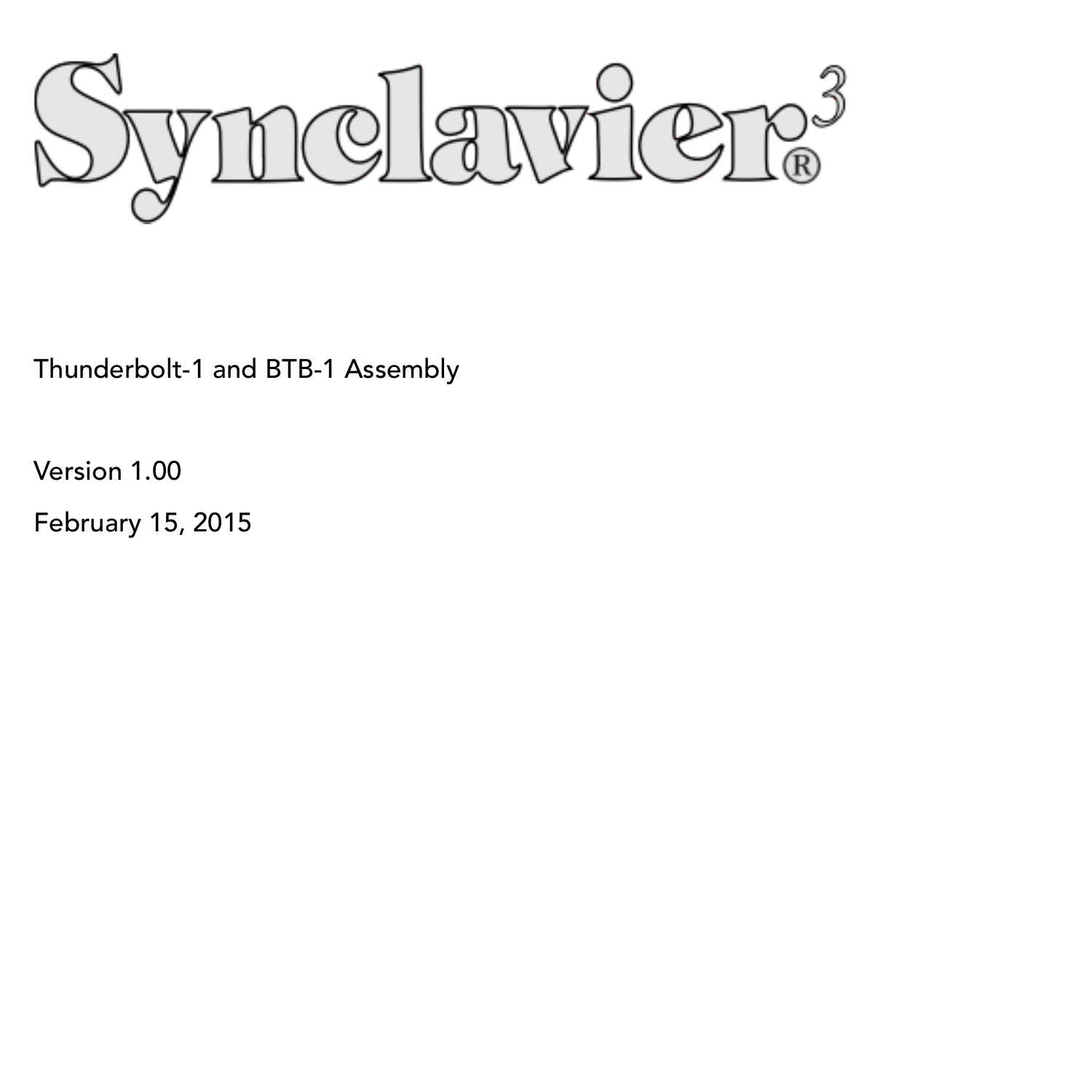## Disassemble the Thunderbolt-1 Chassis



A 3/16" socket would be better than the adjustable wrench.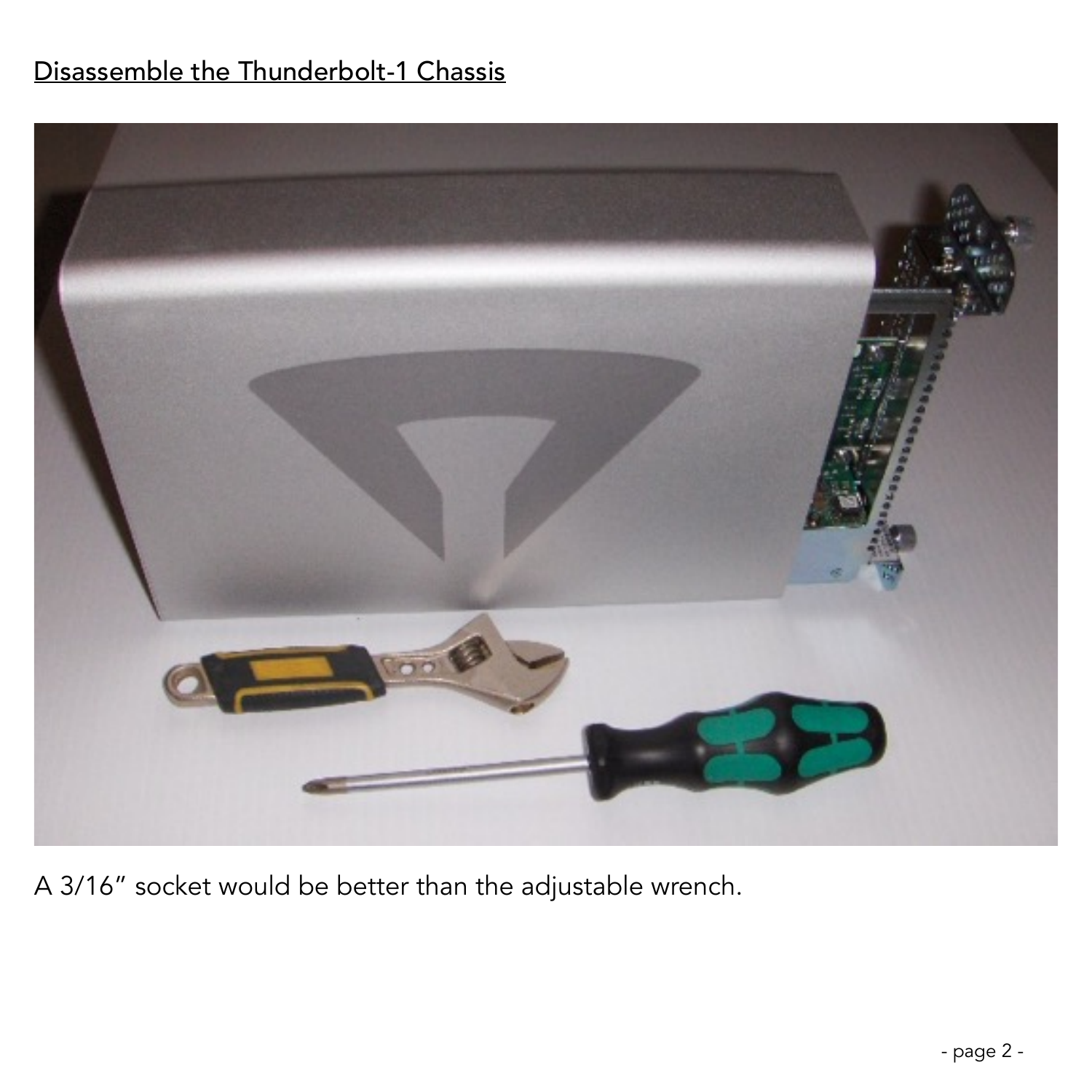## Remove the blank PCI card bracket; save the screw



You can discard the blank bracket.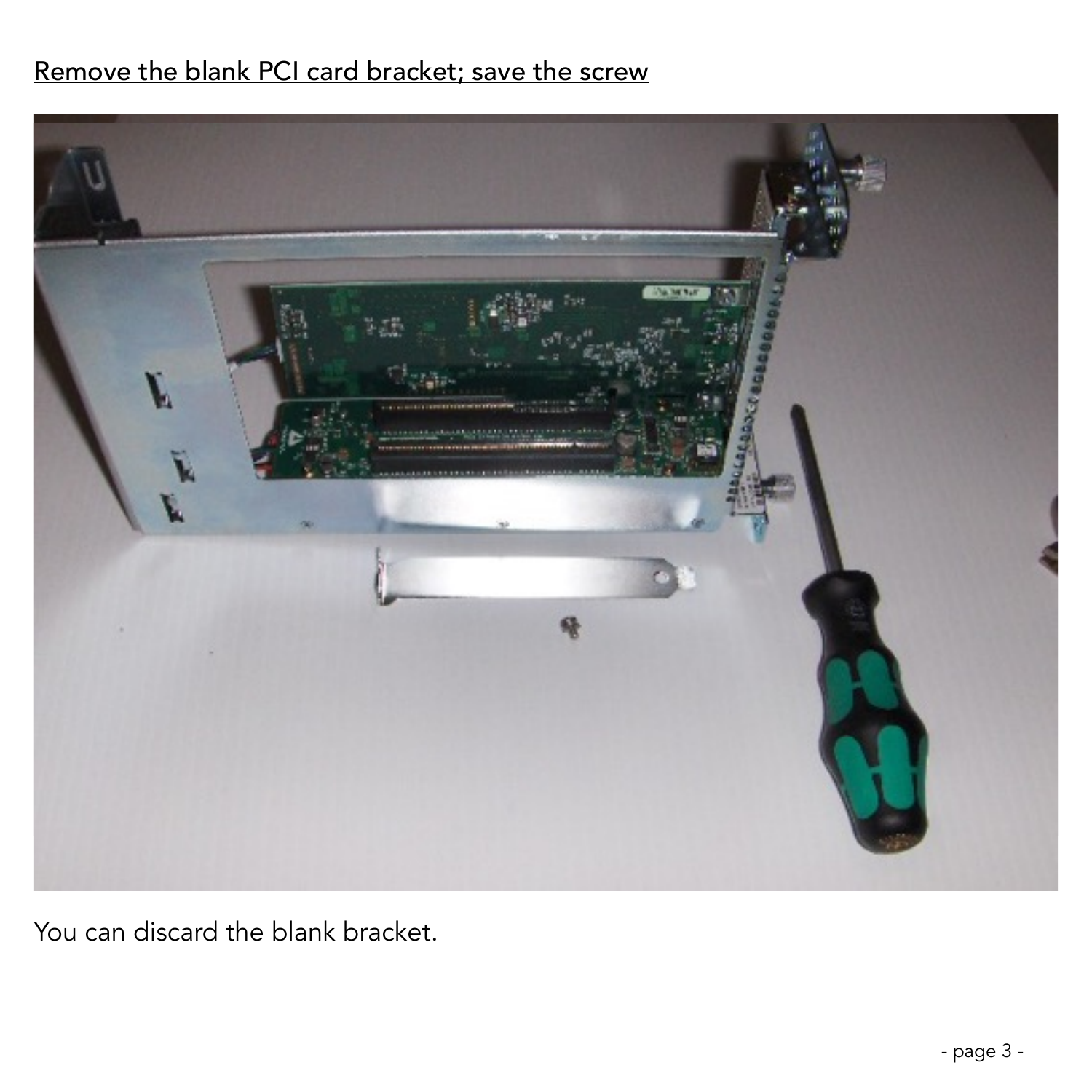## Turn Fan Control to OFF



The fan control is on the bottom.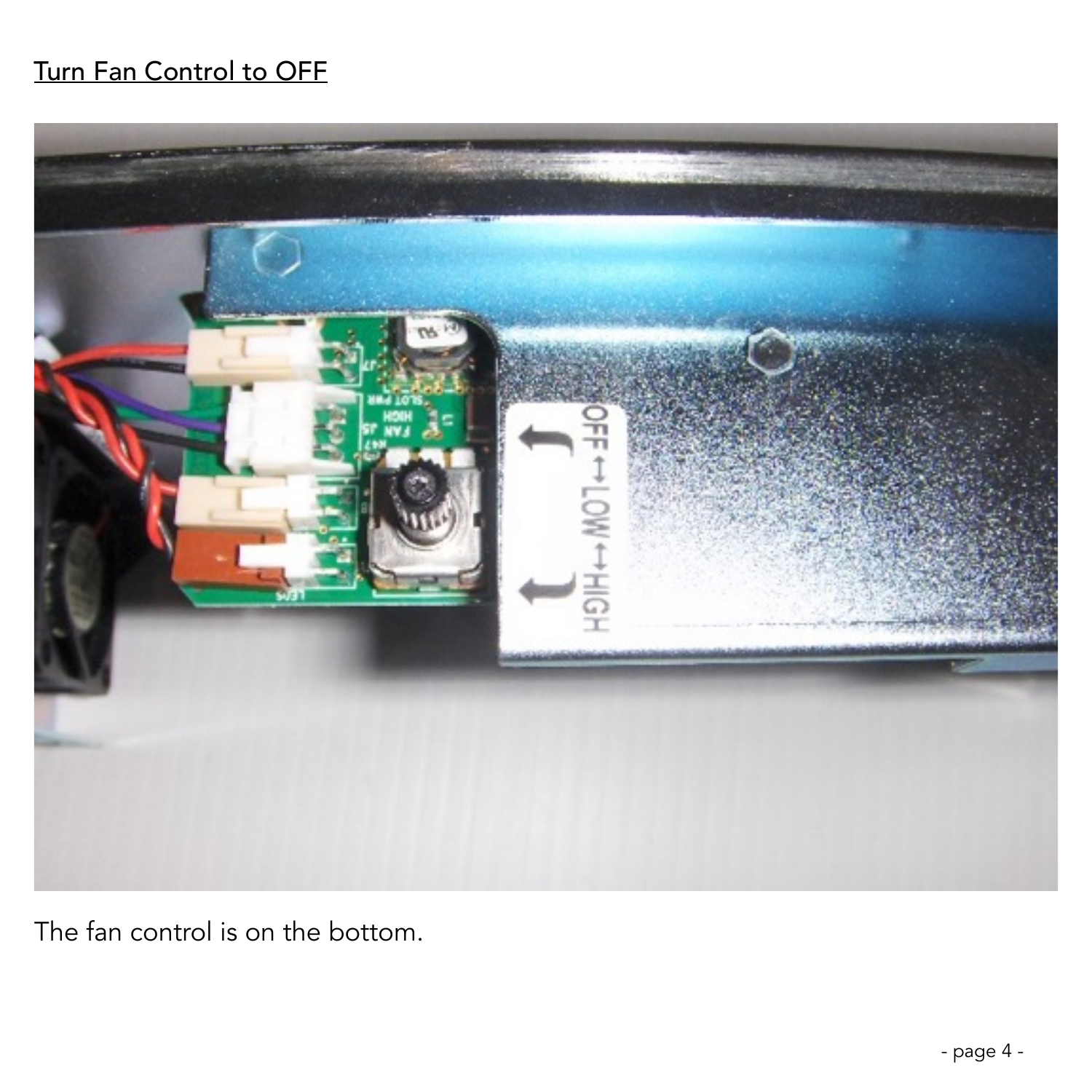# Feed the flat cable assembly through the Thunderbolt-1



Fat cable assembly.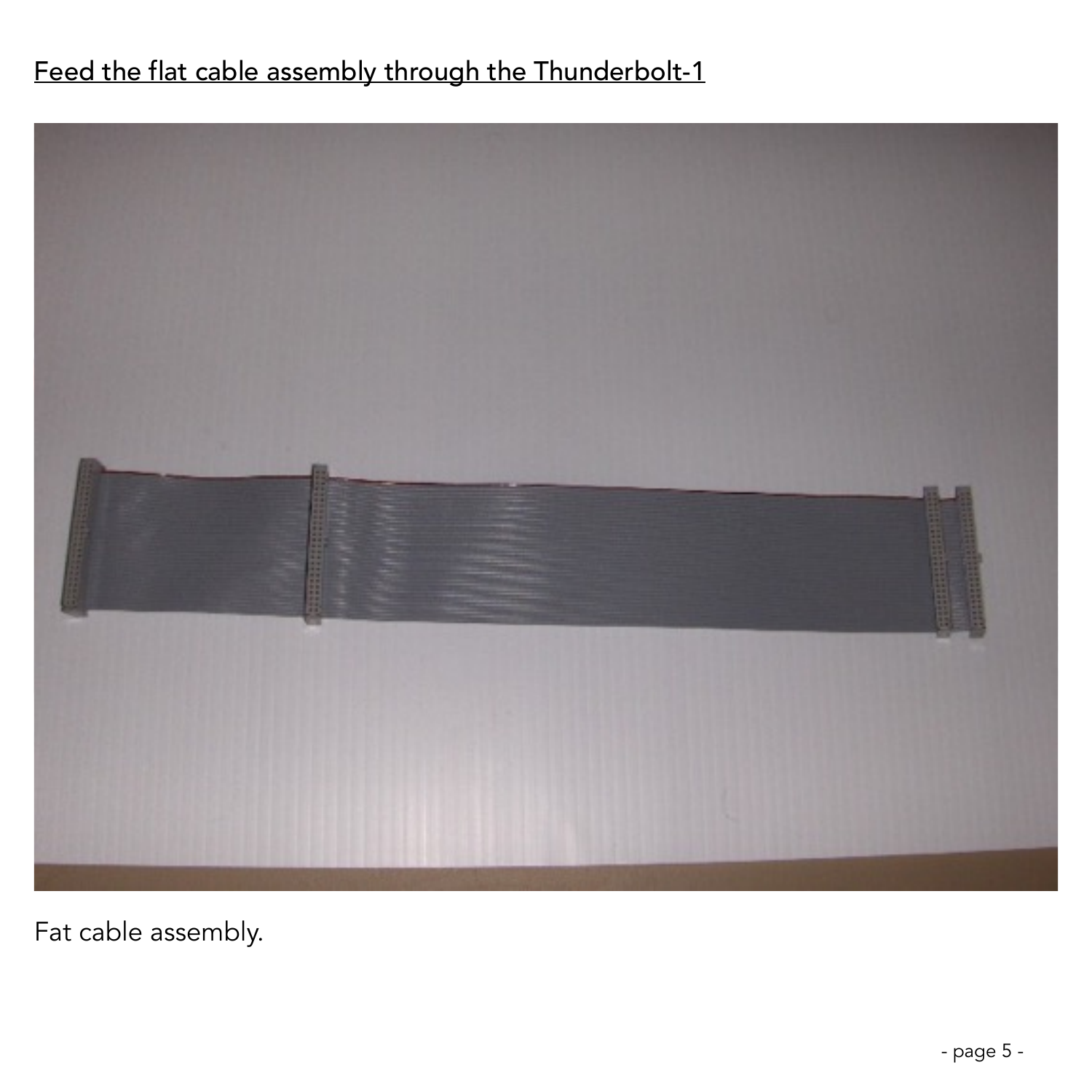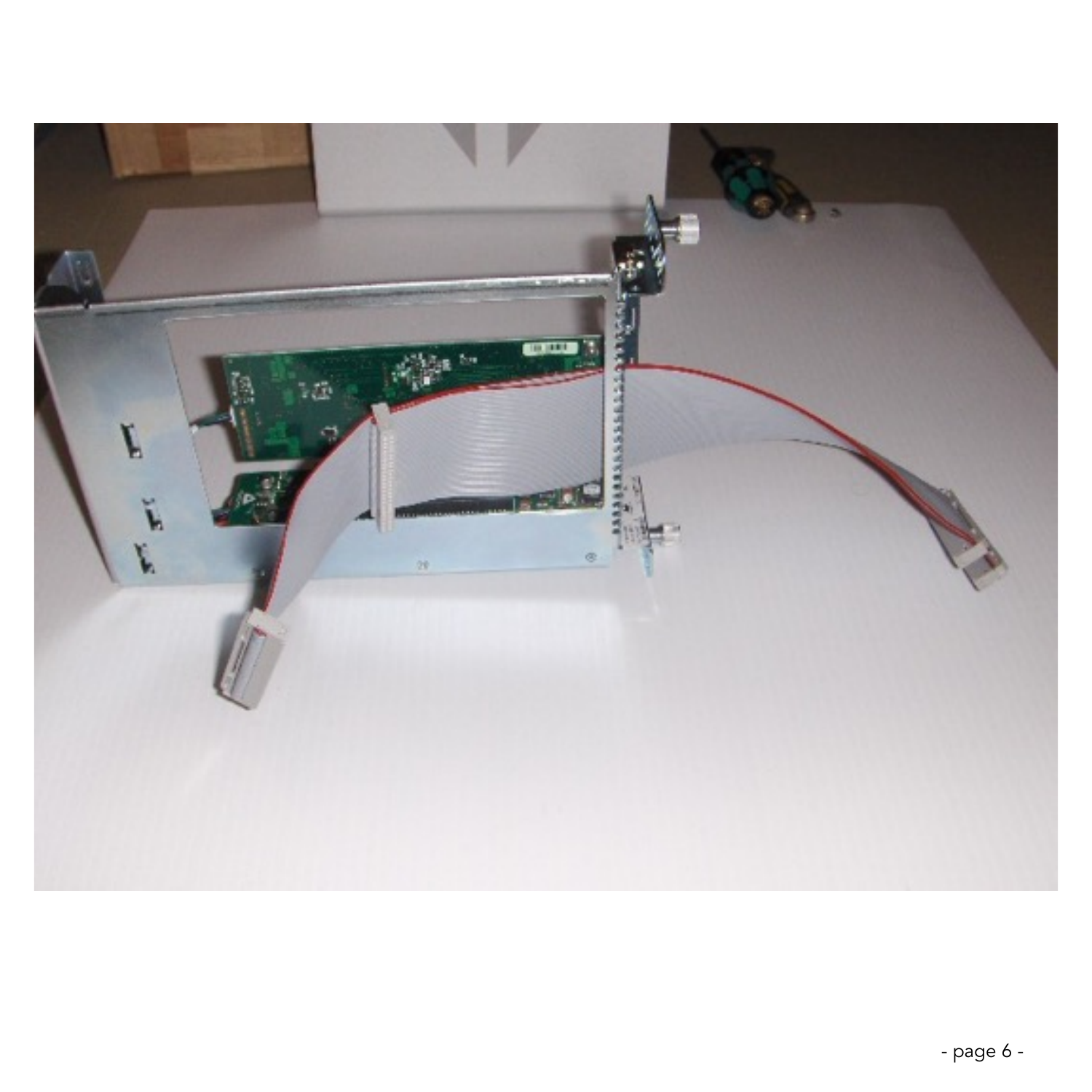

Disassemble the cable strain relief on the digital I/O card.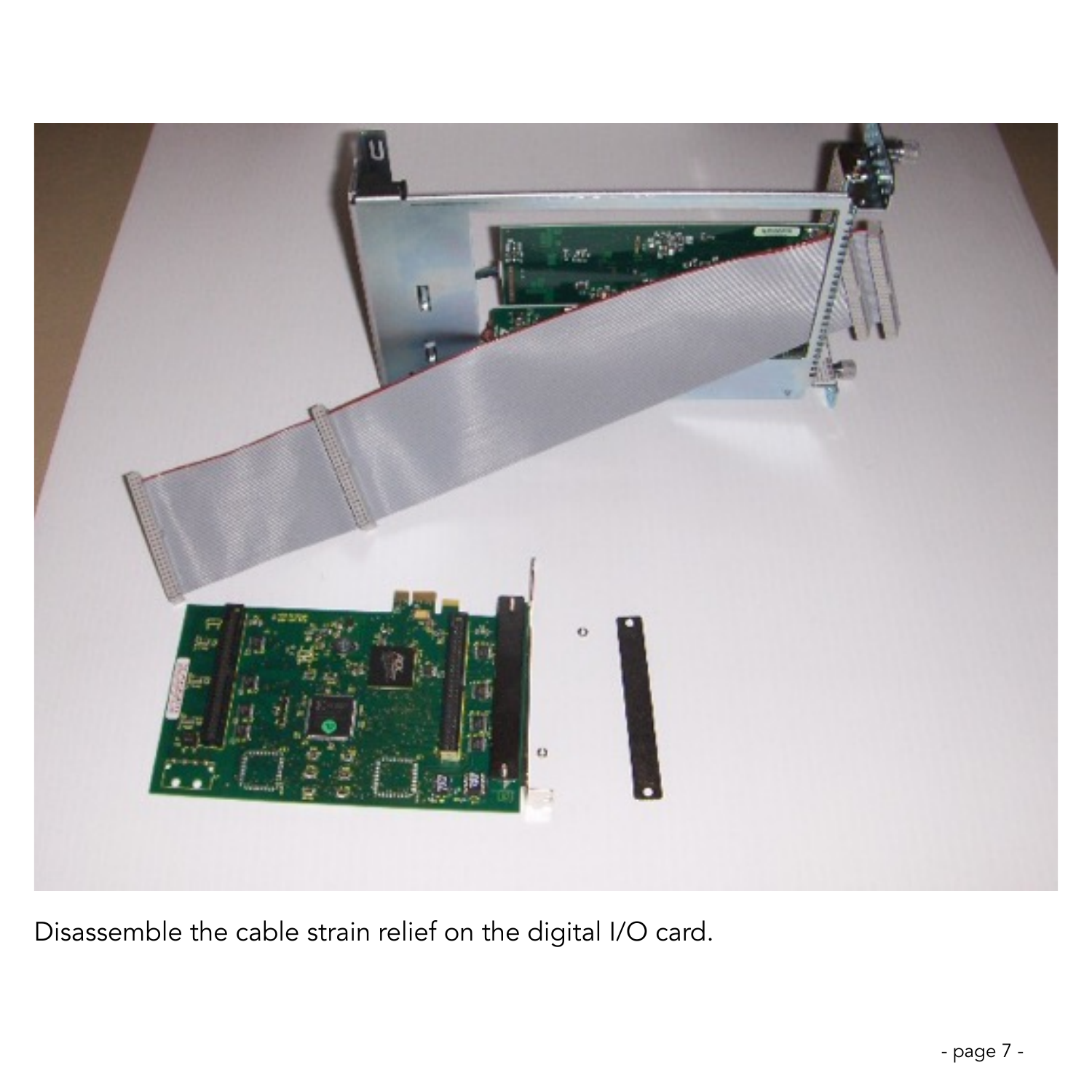

Connect the flat cable assembly to the digital I/O card.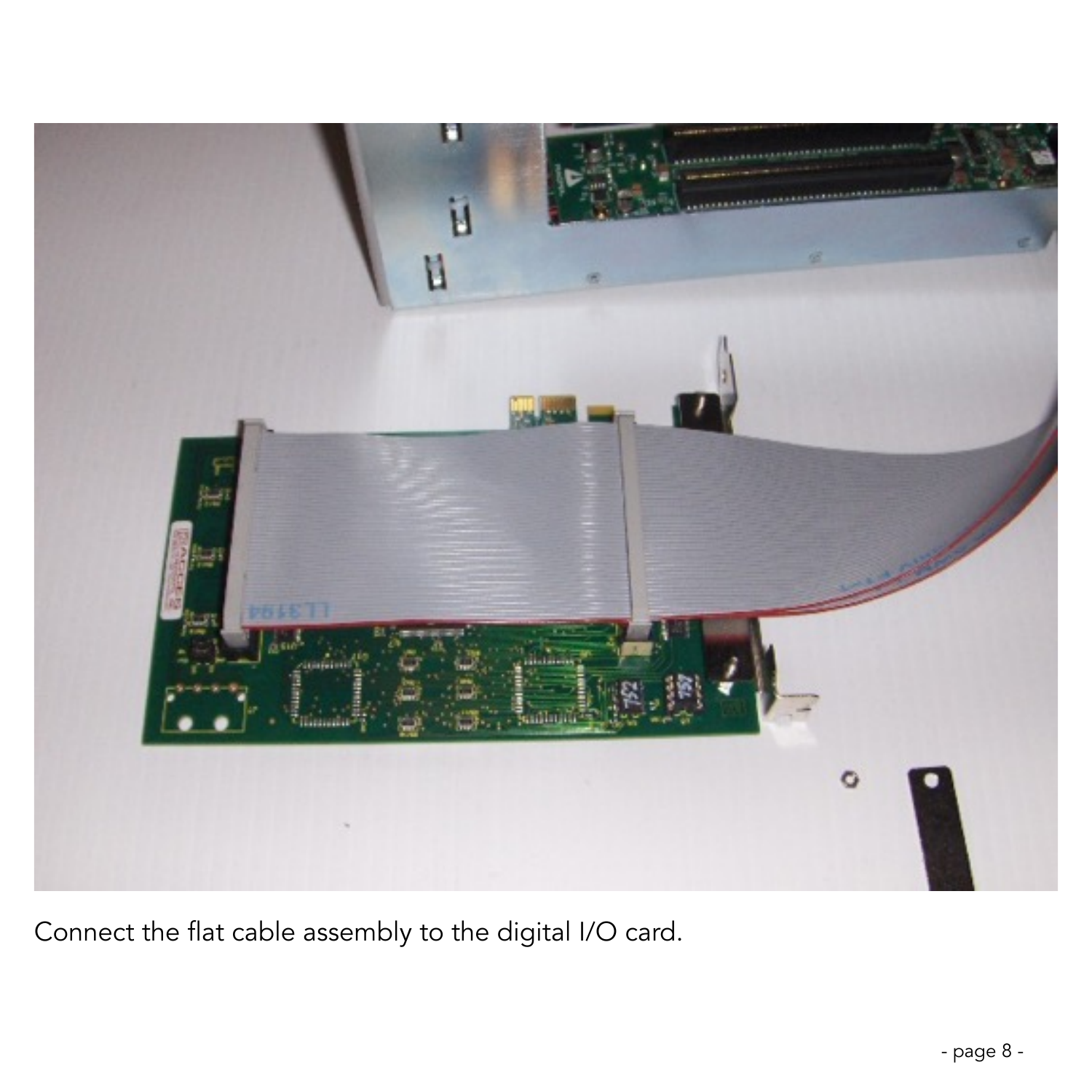

Secure the cable strain relief.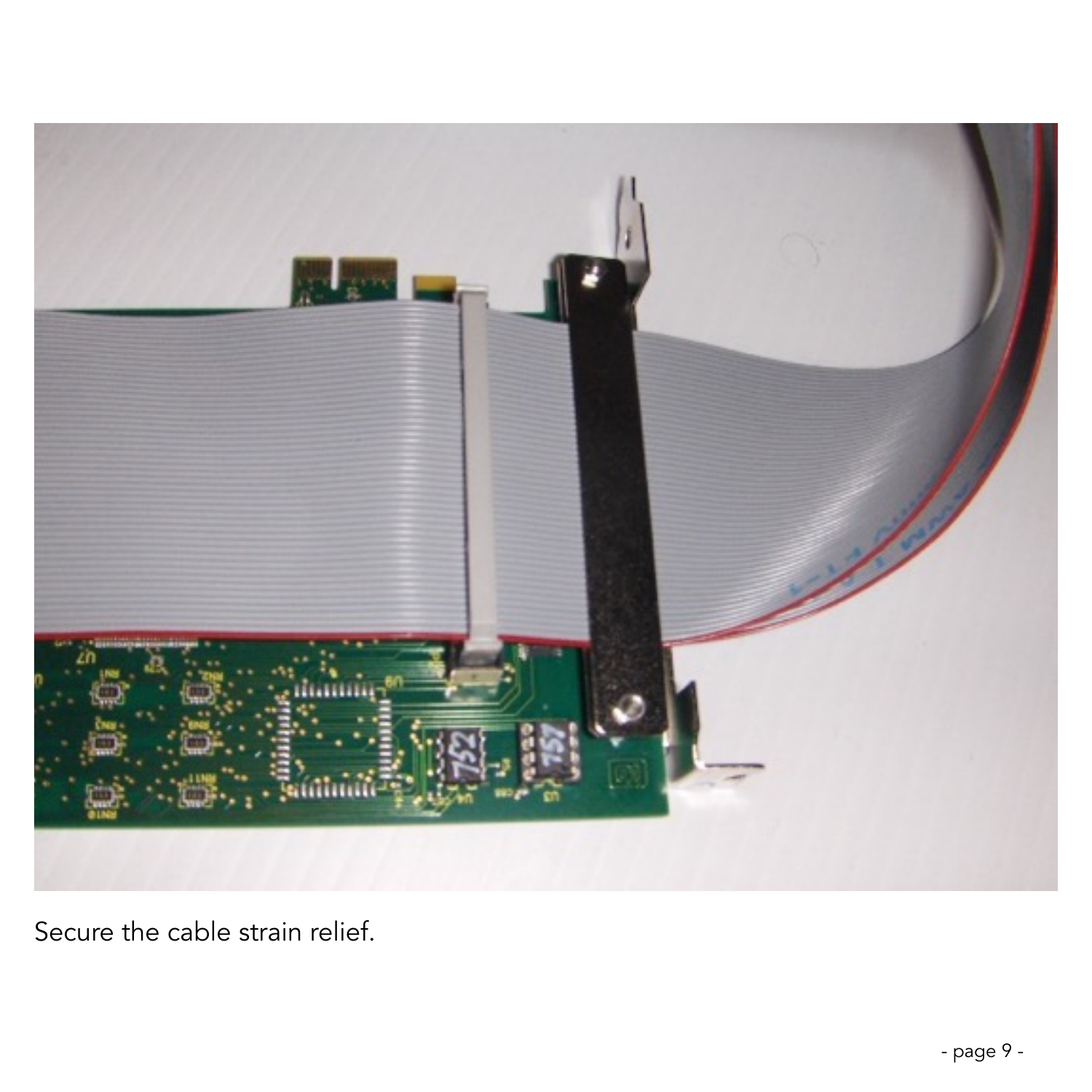

Seat and secure the digital I/O card in the Thunderbolt-1 chassis.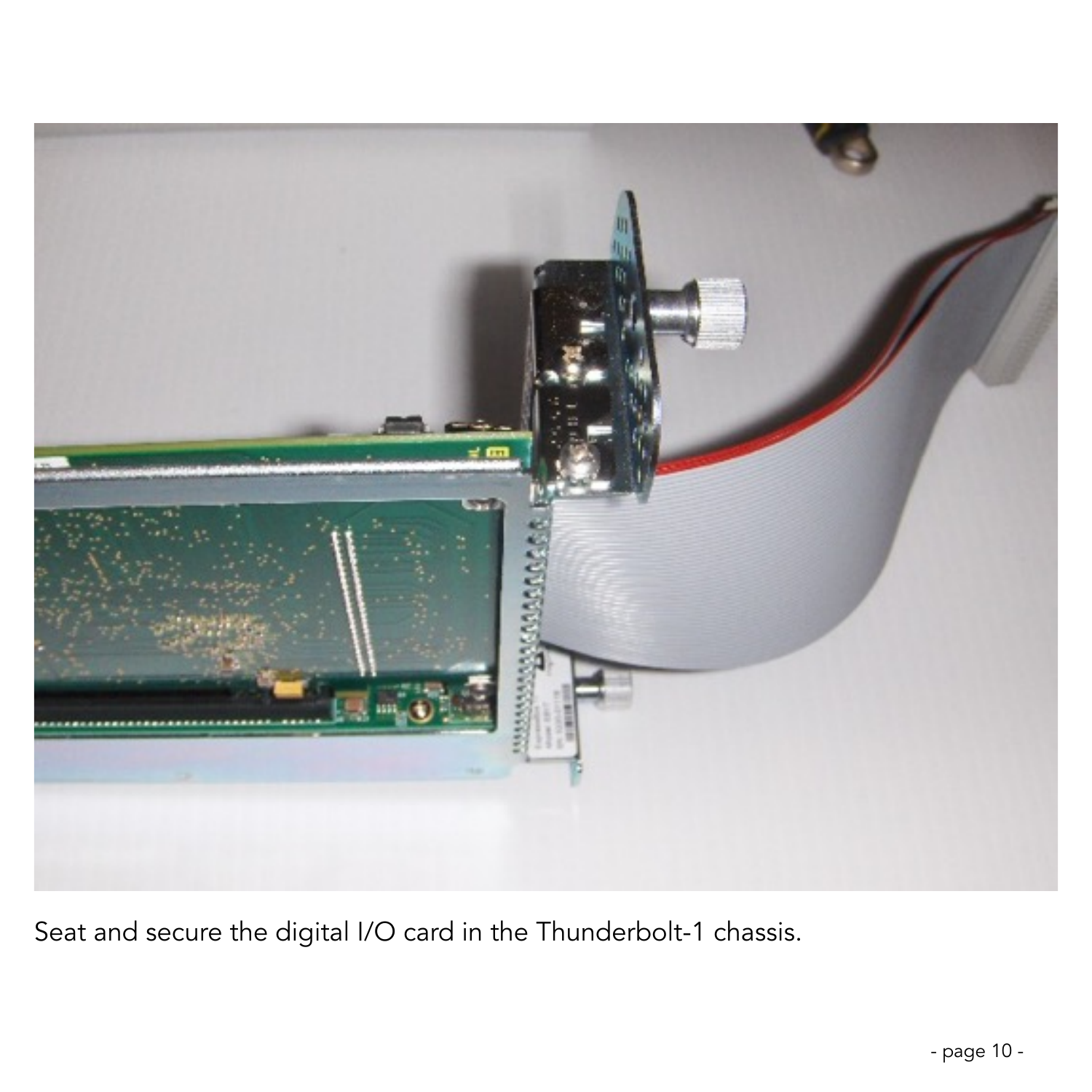

Complete Thunderbolt-1 and BTB-1 assembly.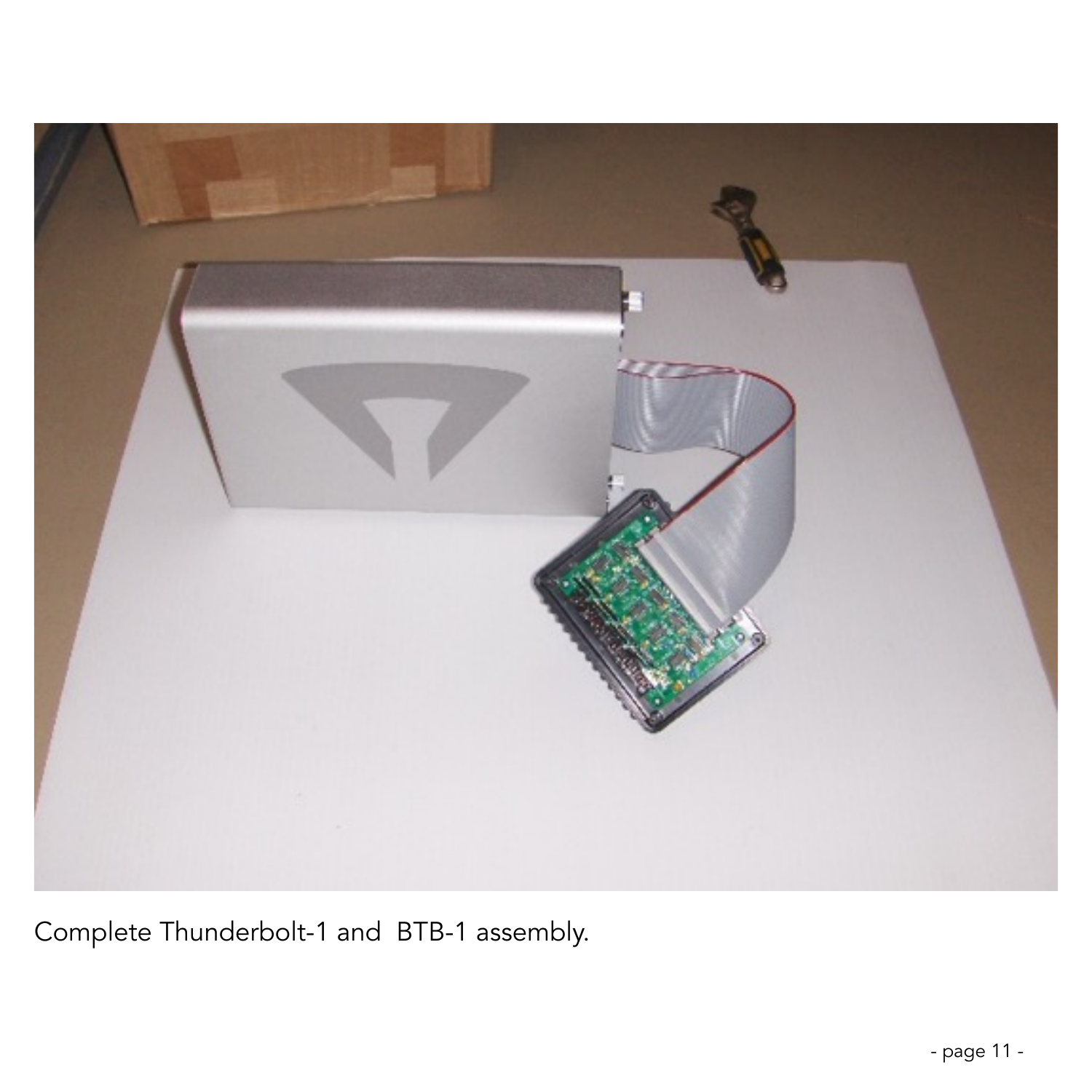#### Connect Thunderbolt-1 to Mac - Console system.log

Install SynclavierDigitalPCI.kext. Restart required.

Console system log when Thunderbolt-1 is connected to Mac.:

```
Synclavier PCIe PCIDevice: init
Synclavier PCI Device: start (2.2.0) (thread 0xffffff801cd5f840) (size 568456)
Synclavier PCI Device: BusNumber: 196 DeviceNumber: 4 Vendor: 0x494f, Device: 0x0c61
Synclavier PCI Device: setPowerState 3
```
### **BTB1Test Program Output**

BTB1Test Program Output when launched first time.

```
Looking for PCI/PCIe cards... 
    Error: Card could not be initialized (130) Synclavier® Digital hardware Vendor 
          ID 494f Device ID 0c61 detected. 
New card - attempting to program BAR3
          - programed OK - power cycle required
```
Console system log when Thunderbolt-1 is disconnected to Mac.:

Synclavier PCI Device: terminate (1) Synclavier PCI Device: terminate: checkLink -536870208 Synclavier PCI Device: willTerminate Synclavier PCI Device kIOMessageServiceIsTerminated Synclavier PCI Device: didTerminate Synclavier PCI Device kIOMessageServiceIsRequestingClose Synclavier PCI Device: stop (0) Synclavier PCI Device: free